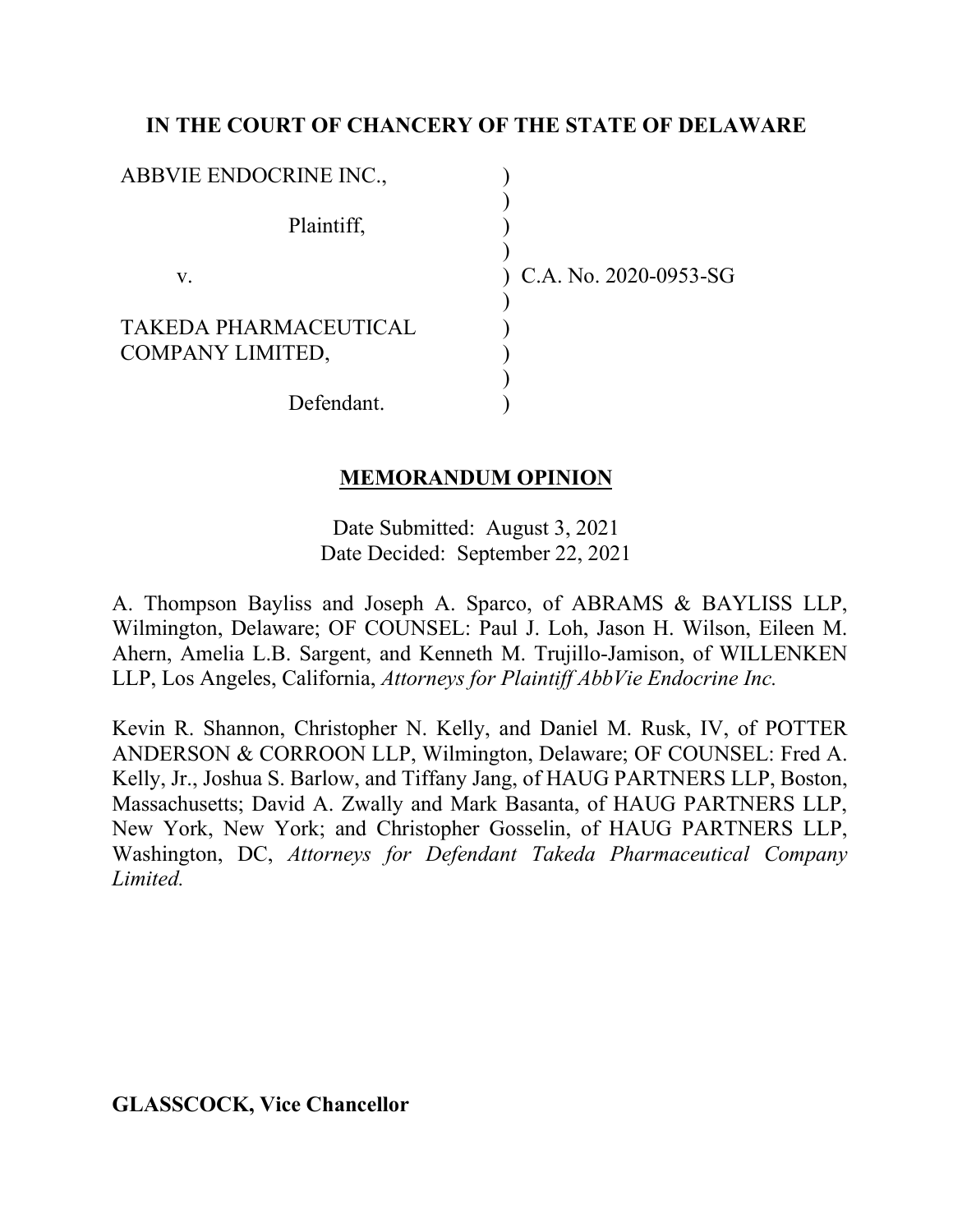Before me is a dispute between AbbVie Endocrine Inc. ("AbbVie" or the "Plaintiff"), a pharmaceutical distributor, and Takeda Pharmaceutical Company Limited ("Takeda" or the "Defendant"), a pharma manufacturing giant. The parties have a contractual relationship to purchase and sell a drug used principally to treat cancer. The Plaintiff initially sought specific performance of that supply contract (the "Supply Agreement")—deliveries under which were interrupted following a problematic inspection and resulting enforcement proceedings by the U.S. Food and Drug Administration (the "FDA")—as well as damages for breach of the contract.

This matter was tried in April and May 2021 on the Plaintiff's request for injunctive relief. For the reasons explained therein, I denied that relief by a Memorandum Opinion dated September  $7,2021$ .<sup>1</sup> The other issue tried in April and May was the Plaintiff's request for a declaratory judgment that the Defendant is liable to it for breaching the Supply Agreement; in other words, the trial in the matter was bifurcated, with the April and May phase addressing liability (as well as injunctive relief), leaving for the next phase of trial, if necessary, the quantum of damages.

<sup>&</sup>lt;sup>1</sup> *AbbVie Endocrine Inc. v. Takeda Pharmaceutical Co. Ltd., 2021 WL 4059793 (Del. Ch. Sept. 7,* 2021) [hereinafter "*AbbVie I*"]. The matter was expedited with respect to the request for injunctive relief; accordingly, I issued a decision on the issue separately, reserving on liability, the issue addressed here.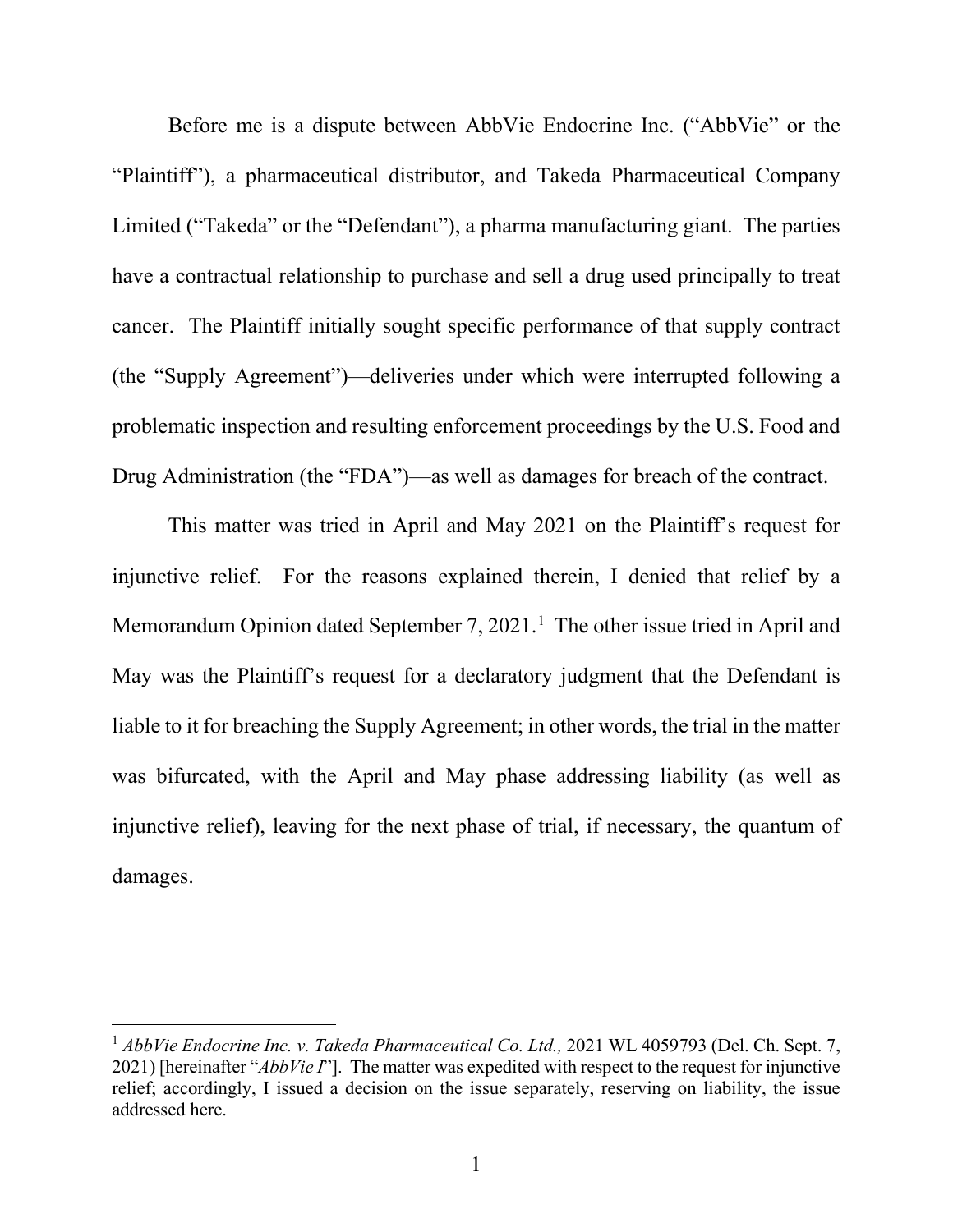For the reasons that follow, I find that the Defendant has breached various aspects of the Supply Agreement, and is liable in damages.

#### **I. ABBVIE I**

This opinion concerns the performance of the Supply Agreement entered into between Takeda and the predecessor-in-interest to AbbVie. As set out in *AbbVie I*, the parties have a supplier-distributor relationship wherein Takeda manufactures leuprolide acetate-containing drug products and AbbVie distributes one such drug product by the brand name of Lupron Depot ("Lupron"). The Supply Agreement is a requirements contract which mandates that, among other things, Takeda fulfill the firm orders of AbbVie with respect to Lupron. In 2020 and 2021, certain compliance issues came to light at one of Takeda's manufacturing facilities (the "Hikari Facility"), which ultimately caused a disruption in the Lupron supply chain. Takeda was unable to fulfill AbbVie's firm orders beginning in 2020. This failure to fulfill firm orders constitutes, per the Plaintiff, a breach of the Supply Agreement. These disruptions continue to date.

In April and May of 2021 I held a three-day trial in this matter.<sup>2</sup> The parties submitted supplemental papers and records, and I heard post-trial oral argument on August 3.3 I released *AbbVie I*, a post-trial memorandum opinion, on September 7,

<sup>2</sup> *See* Trial Tr., Dkt. Nos. 165–168.

<sup>3</sup> *See* Tr. Of 8.3.21 Post-Trial Oral Arg., Dkt. No. 190 [hereinafter "Oral Arg. Tr."]; Pl's Post-Trial Br., Dkt. No. 172; Def.'s Opening Post Trial Br., Dkt. No. 171.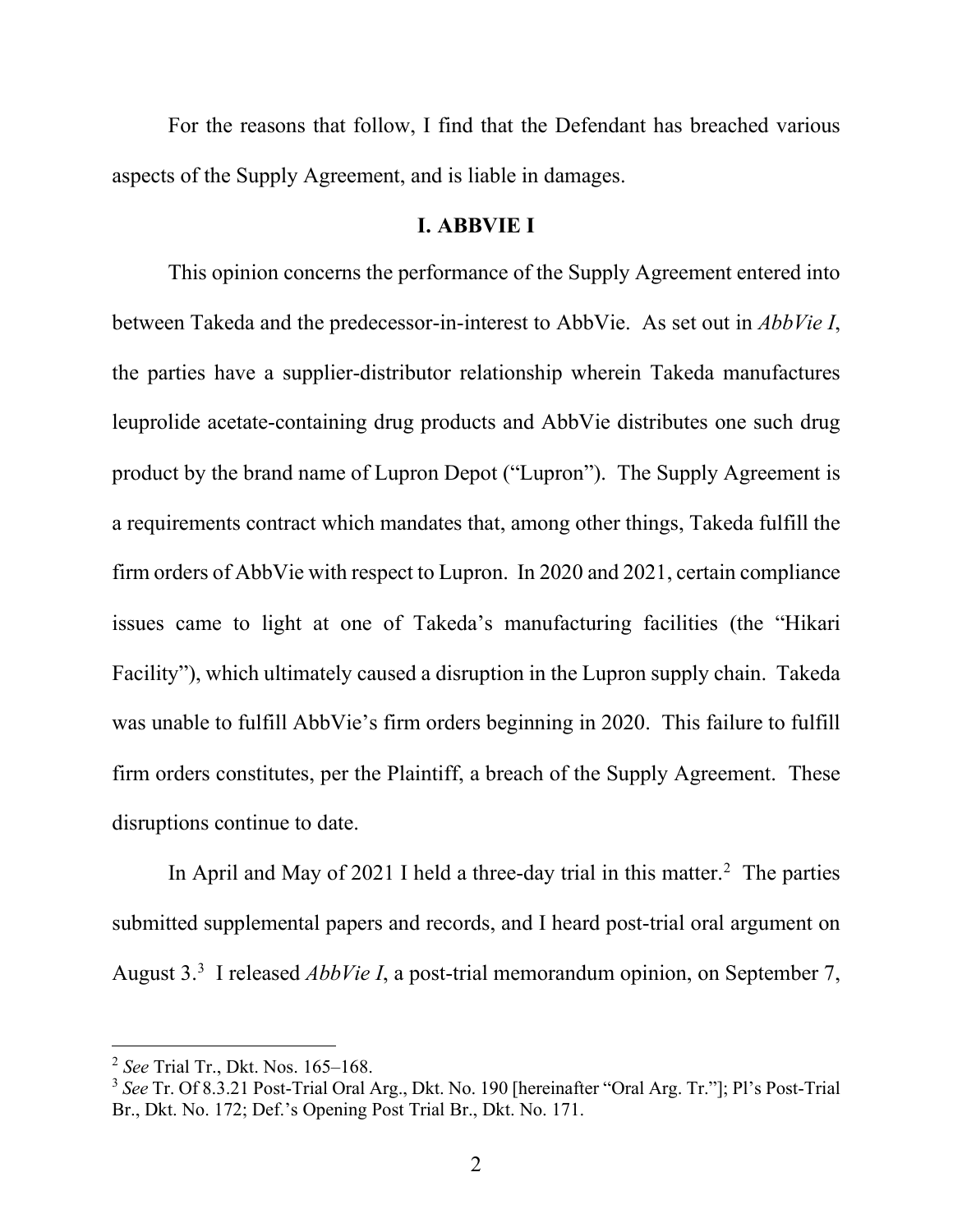which addressed solely the Plaintiff's requested injunctive relief. $4$  I did not assess the question of breach at that time.<sup>5</sup> This Memorandum Opinion considers the liability of the Defendant for breach of the Supply Agreement. This Section offers a summary of the facts necessary to the determination of liability.

#### *A. Factual Background*

This Memorandum Opinion adopts the factual statement set forth in *AbbVie I.6* The further facts presented in this post-trial memorandum opinion are either stipulated to in the parties' pre-trial stipulation or were proven by a preponderance of evidence at trial.7

### 1. The Supply Agreement

On or around April 30, 2008, Takeda and the predecessor entity to AbbVie entered into the Supply Agreement, which identifies the Plaintiff's and the Defendant's rights and obligations regarding the manufacture, supply, and sale of Lupron.<sup>8</sup> The Supply Agreement was amended on September 4, 2009 and July 17,  $2019<sup>9</sup>$  and the parties agree that it is a valid and enforceable contract.<sup>10</sup>

<sup>4</sup> *See generally AbbVie I*, 2021 WL 4059793.

<sup>5</sup> *See generally id.* 

<sup>6</sup> *AbbVie I*, 2021 WL 4059793 at \*2–\*5.

 $<sup>7</sup>$  Where the facts are drawn from exhibits jointly submitted at trial, they are referred to according</sup> to the numbers provided on the parties' joint exhibit list and with page numbers derived from the stamp on each JX page ("JX  $_{\_}$ , at  $_{\_}$ ").<br><sup>8</sup> Joint Pre-Trial Stipulation ¶¶ 8–9, Dkt. No. 156 [hereinafter "Stip."].

 $9$  Stip. ¶ 8.

 $10$  Stip. | 10.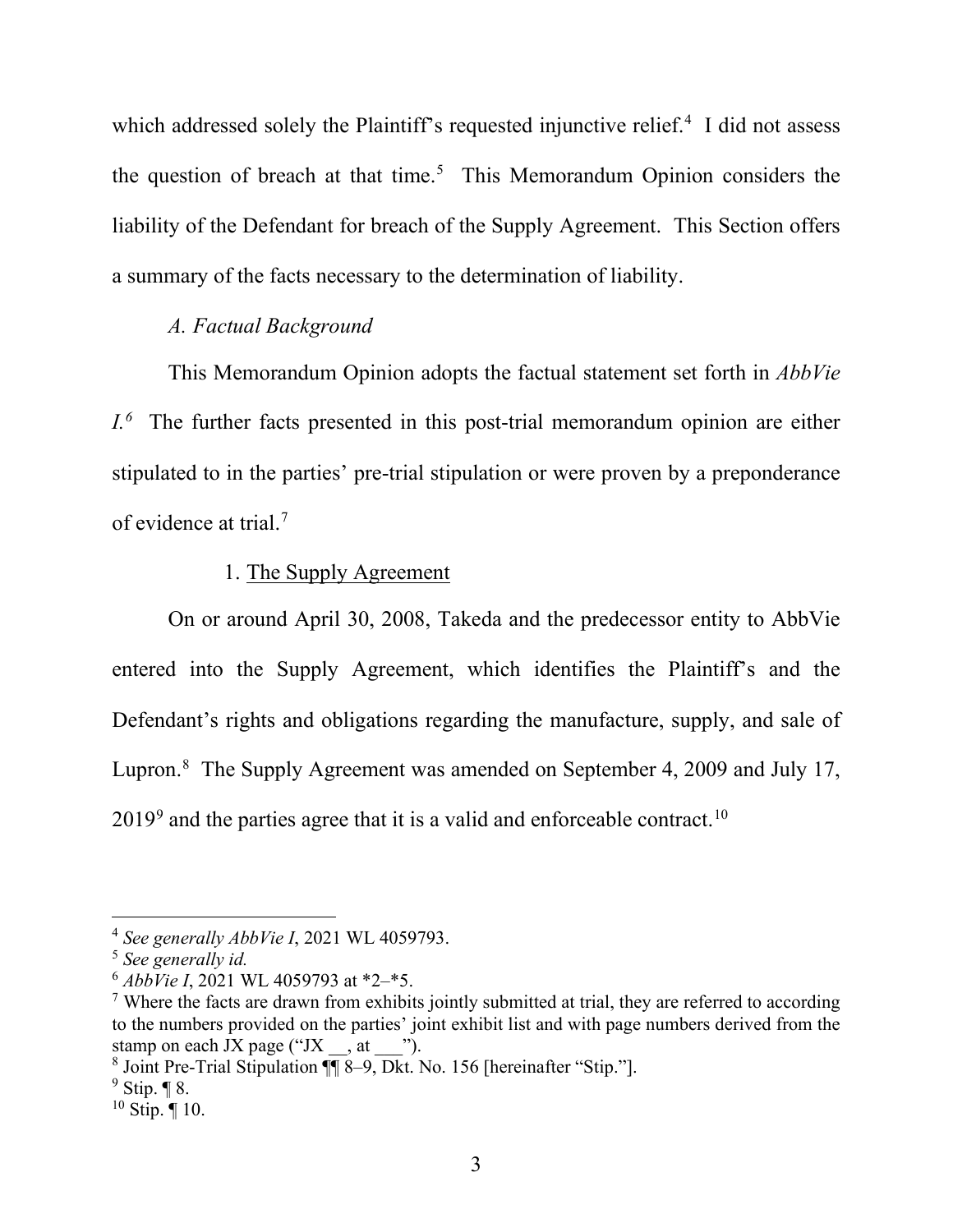In its post-trial argument, the Plaintiff argued that the Defendant had breached the Supply Agreement in four ways, implicating five provisions.<sup>11</sup> The relevant provisions are as follows.

Section 9.2(a) provides that: "[AbbVie] shall . . . provide Takeda . . . with (i) a firm order for the quantities of Product that [AbbVie] will require . . ., [and] (ii) a good faith estimate of the quantities of Product that [AbbVie] will require" in specified future periods.<sup>12</sup> It then provides that "Takeda shall fulfill all such firm orders (subject to the allocation procedure described in Section 9.4)."13

Section 9.4 provides Takeda with the right to allocate Lupron "[i]f Takeda is unable, for any reason beyond its reasonable control . . . to supply sufficient quantities of Product to meet Takeda's needs, [AbbVie's] requirements, and third party orders that Takeda is contractually obligated to fill."14

Section 9.6(a) provides that "Takeda . . . shall . . . maintain in its inventory a safety stock . . . solely dedicated to and for use by [AbbVie] in sufficient quantities to meet [AbbVie's] anticipated demand for Product, as reflected in the then applicable forecast by [AbbVie], for the following twelve (12) month period, as

 $11$  Oral Arg. Tr. 12:21–24, 13:1–17.

 $12$  Stip. | 18.

<sup>13</sup> Stip. ¶ 18.

 $14$  Stip.  $\frac{1}{9}$  20.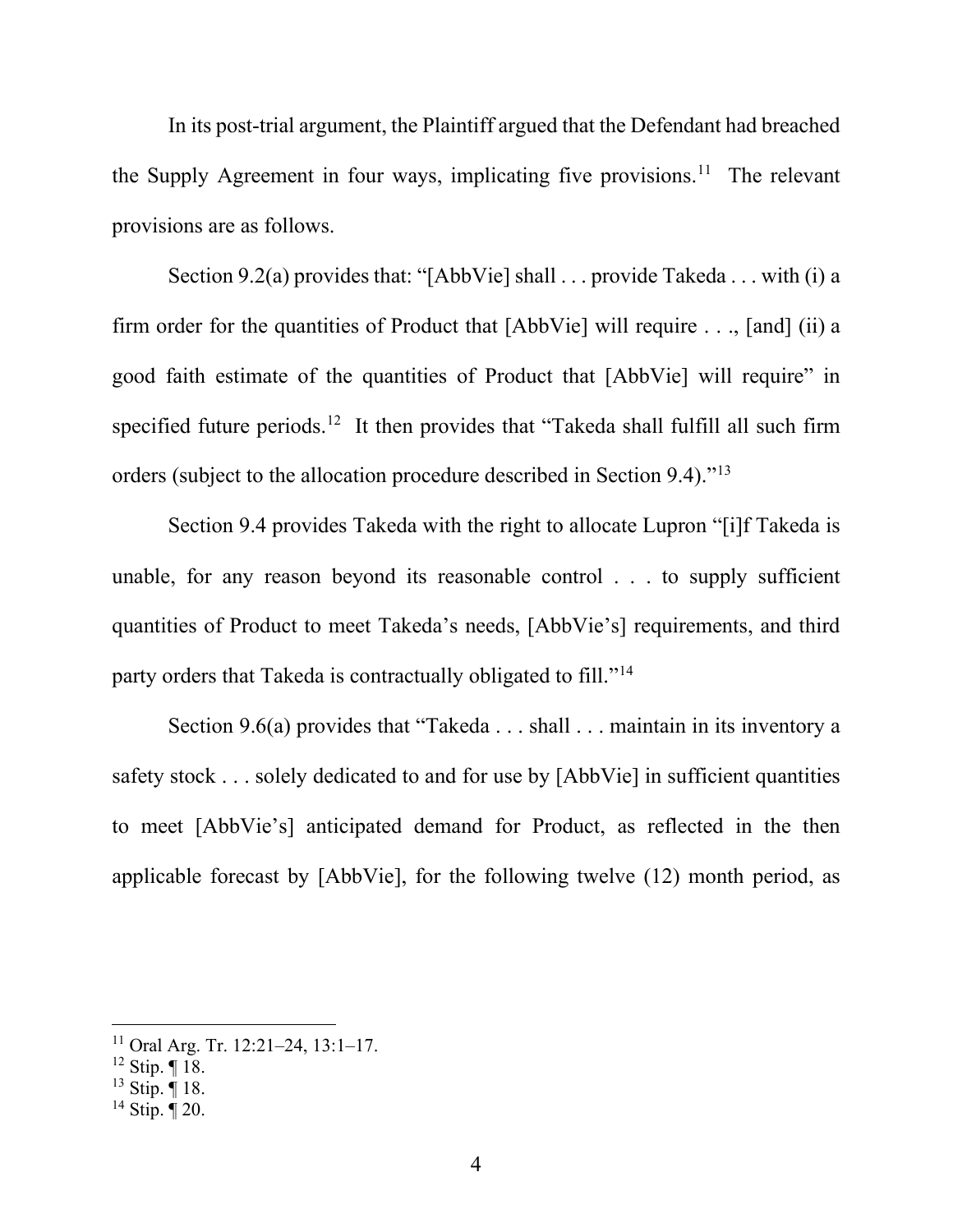follows: (i) . . . a supply of Product in sufficient quantities to meet [AbbVie]'s and its Affiliates' anticipated demand for at least the first three (3) months."15

Section 16.1(a) provides that "Takeda shall be exclusively responsible for . . . compliance of its . . . manufacturing facilities and processes utilized for purposes of manufacture, packaging, storing prior to delivery, and delivery of Product with all Applicable Laws . . . including Good Manufacturing Practices and all other Applicable Laws."16

Finally, Section 21.3 provides that "[e]ach of the Parties shall be excused from the performance of its obligations hereunder in the event such performance is prevented by a cause beyond the reasonable control of such Party, including acts of  $God \dots$ ."<sup>17</sup>

Takeda, for its part, points to Section 8.1(a), which addresses best efforts as follows: "Subject to the provisions of this Agreement, [AbbVie] shall purchase . . . and Takeda or its Affiliates shall sell and deliver to [AbbVie] . . . [AbbVie]'s and its Affiliates' requirements for the Territory of Product . . . . Takeda shall, and shall cause its Affiliates to, use best efforts to supply [AbbVie]'s and its Affiliates' requirements of Product for the Territory."18

<sup>&</sup>lt;sup>15</sup> Stip. ¶ 21.

 $16$  Stip. ¶ 22.

 $17$  Stip.  $\frac{1}{12}$  24.

 $18$  Stip.  $\frac{1}{17}$ .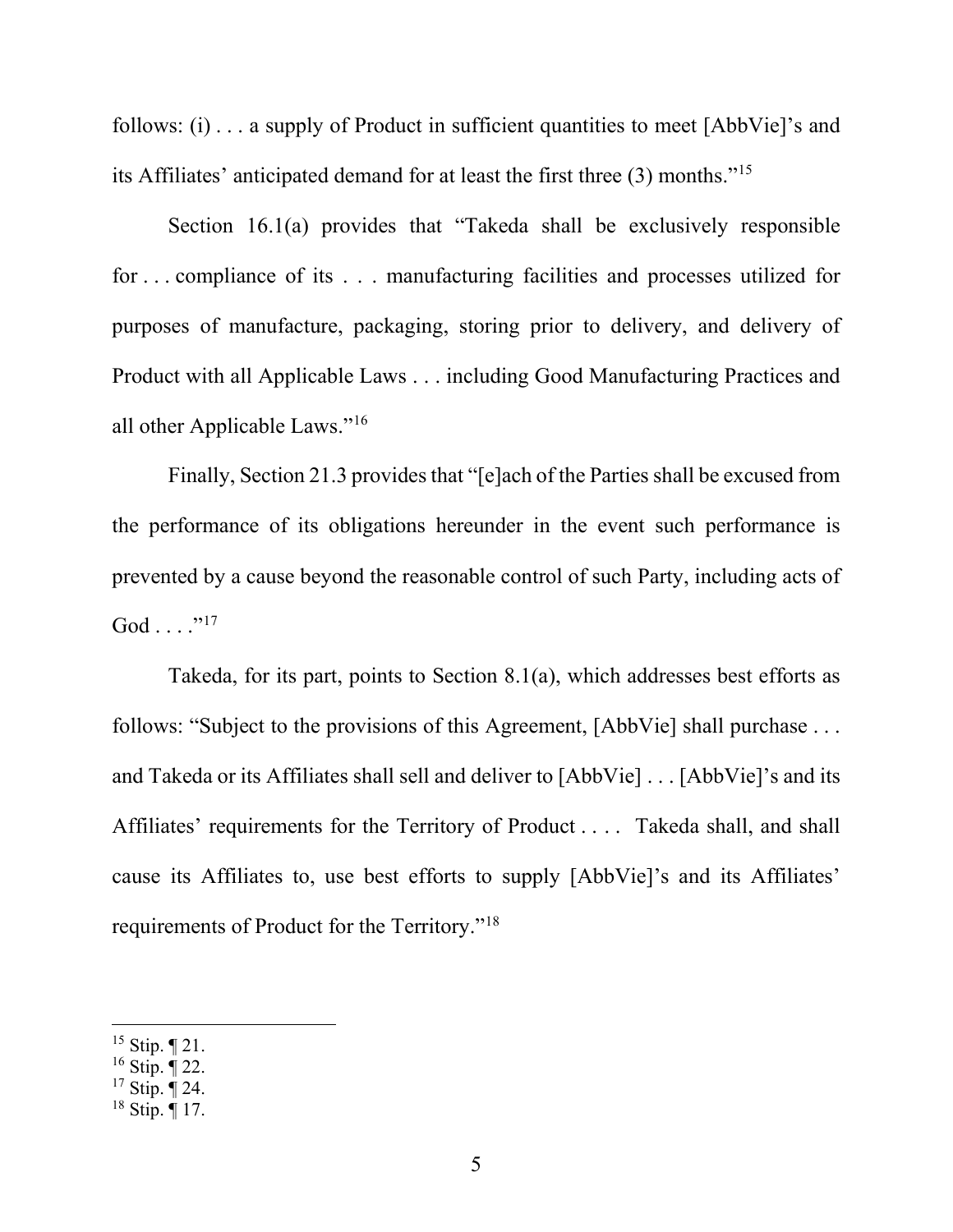The Supply Agreement must be construed under Illinois law.19

### 2. FDA Inspection and Results $\frac{20}{2}$

In late 2019, Takeda began realizing certain manufacturing difficulties associated with leuprorelin products' production. First, on or around October 28, 2019, an autoclave at the Hikari Facility, used for sterilization purposes critical to the production of leuprorelin products including Lupron, failed its annual requalification test.<sup>21</sup> The FDA conducted a planned inspection (the "Inspection") of the Hikari Facility in November, which ultimately led to the issuance of a "Form 483" identifying observations made by the FDA agent that might constitute violations of the Food Drug and Cosmetic Act or related Acts. <sup>22</sup> Following Takeda's responses to the Form 483, in March 2020, the FDA issued an Official Action Indicated Letter (the "OAI Letter") that stated that the FDA had observed an "unacceptable state of compliance" with current good manufacturing practice ("cGMP") during the Inspection.<sup>23</sup> In June 2020, the FDA issued a warning letter (the "June Warning Letter") relating to the Inspection which "summarize[d] significant violations" of cGMP.<sup>24</sup> Further, in February 2021, the FDA issued an

 $19$  Stip. ¶ 26.

 $20$  The remedial efforts undertaken by Takeda in connection with the FDA inspection in November 2019 are described in detail in *AbbVie I.*

<sup>&</sup>lt;sup>21</sup> Stip. ¶ 38.

<sup>22</sup> Stip. ¶¶ 39, 40; *see also AbbVie I*, 2021 WL 4059793 at \*3.

 $23$  JX 1992, at 3.

<sup>&</sup>lt;sup>24</sup> Stip.  $\P$  43.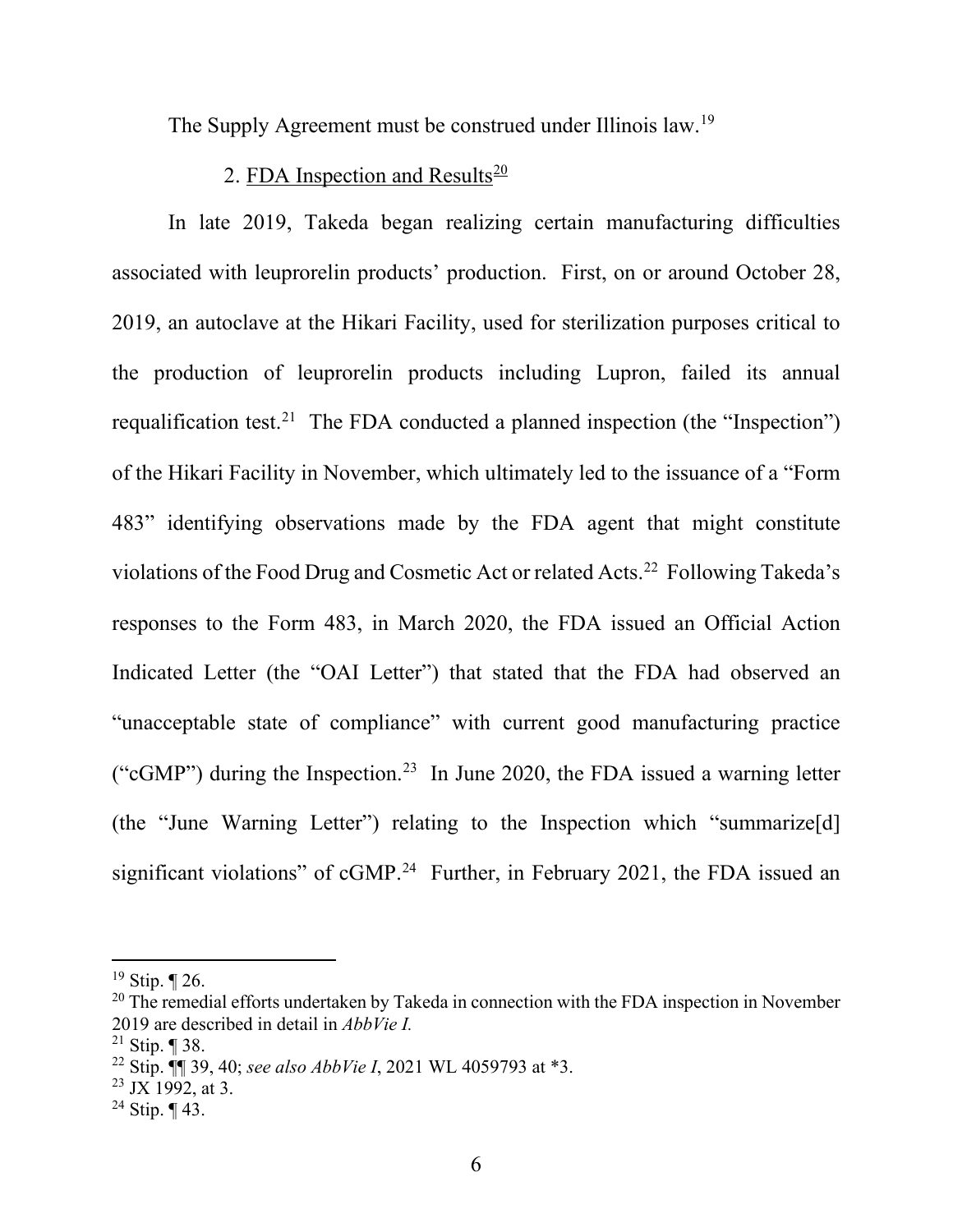Establishment Inspection Report (the "EIR") which more comprehensively addressed the violations observed as part of the Inspection.<sup>25</sup> That report specifically stated that the FDA was "concerned with the number of [c]GMP deficiencies" identified at the Hikari Facility in November 2019.26

The FDA inspected the Hikari Facility again in July 2021 (the "Follow-Up Inspection").<sup>27</sup> Following that investigation, the Hikari Facility remains under "Official Action Indicated" status.<sup>28</sup>

#### 3. Impact on AbbVie and Takeda

The manufacturing difficulties and associated delays Takeda has experienced as a result of the FDA inspection and its own investigations have caused a disruption to the supply line of leuprorelin products, including Lupron. This disruption has in turn had myriad effects on AbbVie and Takeda, certain of which are discussed in more detail below.

#### *a. The Allocation Schedule*

The shortage of leuprorelin products impacted AbbVie's ability to distribute Lupron to the market, but also impacted Takeda's ability to market similar products in Asia. To combat the shortage, Takeda produced an allocation schedule in June

<sup>&</sup>lt;sup>25</sup> JX 2527, at 22.

<sup>26</sup> *Id.*

 $27$  Oral Arg. Tr. 16:6–9.

<sup>28</sup> Oral Arg. Tr. 16:13–15.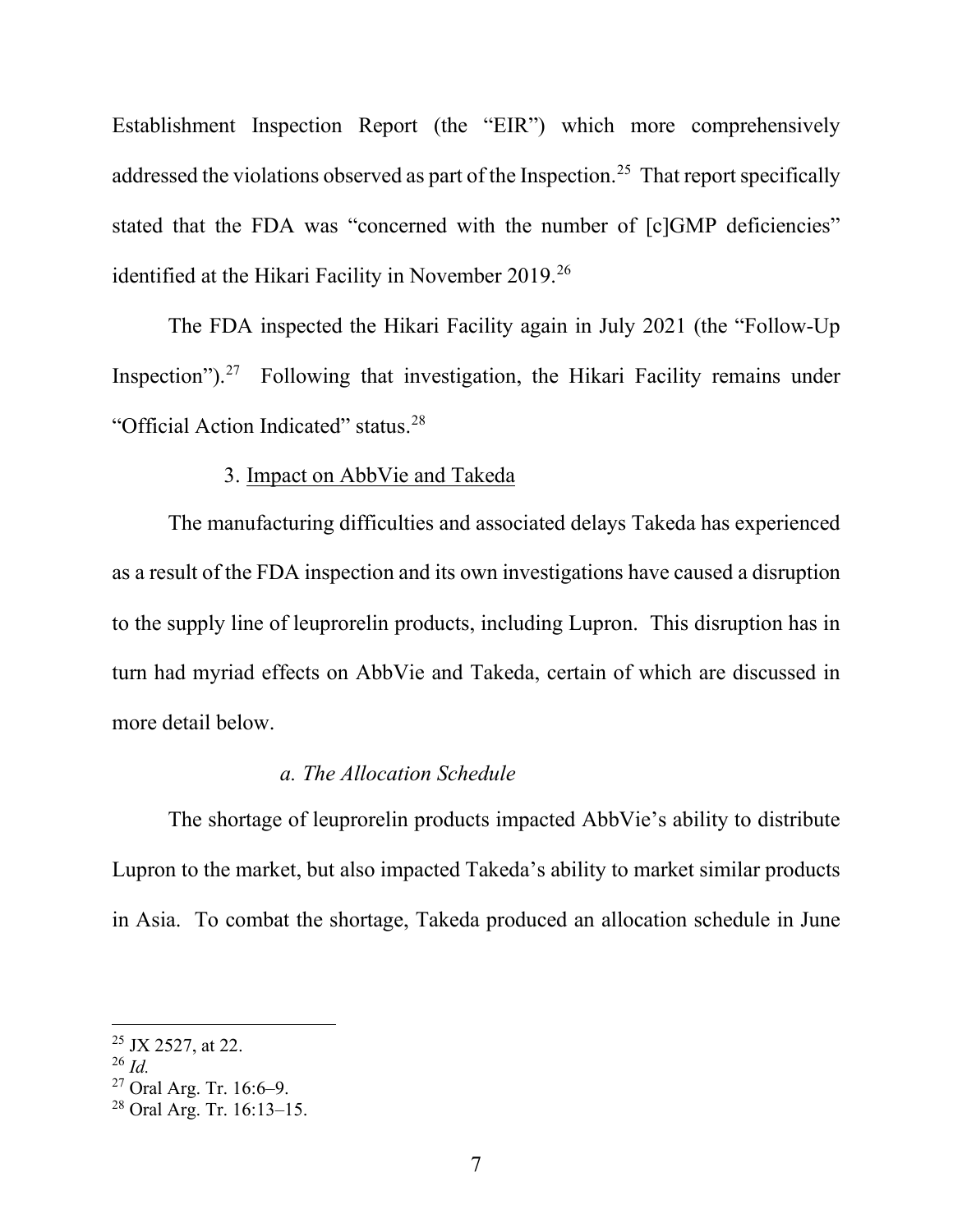2020, which indicated where the leuprorelin products able to be produced would be diverted.29

AbbVie has continued to submit firm orders to Takeda despite the allocation schedule.<sup>30</sup> The allocation schedule produced in June 2020 and the various later iterations have allowed for AbbVie to receive *some* lots of Lupron, but not in sufficient numbers to satisfy AbbVie's firm orders.<sup>31</sup>

# *b. Safety Stock Inventory*

Takeda and AbbVie both generally maintain a "safety stock" of leuprorelin and Lupron.<sup>32</sup> Safety stock is inventory, separate from firm orders placed, that generally acts as a backup in the event of a supply chain disruption or a failure to order the sufficient amount of product.<sup>33</sup> It essentially acts as a "working inventory" to ensure that product is always available should a patient or doctor require it.<sup>34</sup>

One indirect result of Takeda's supply chain disruption led to AbbVie working through all of *its* safety stock in order to satisfy patient need.<sup>35</sup> When supply

 $^{29}$  Stip. ¶ 44.

<sup>30</sup> *See, e.g.*, Exs. A–G to Pl.'s Mot. to Suppl. R., Dkt. No. 178.

<sup>31</sup> *See, e.g.*, Trial Tr. 20:3–7, Dkt. No. 165; Def.'s Answer and Defenses to Pl.'s Verified Compl. ¶ 51, Dkt. No. 38.

 $32$  Trial Tr. 49:11–13, Dkt. No. 165 (discussing AbbVie's safety stock); Stip.  $\parallel$  21 (discussing Takeda's safety stock).

<sup>33</sup> Trial Tr. 82:11–12, 83:2–6, Dkt. No. 165.

<sup>34</sup> *Id.*

<sup>35</sup> Trial Tr. 83:7–17, Dkt. No. 165.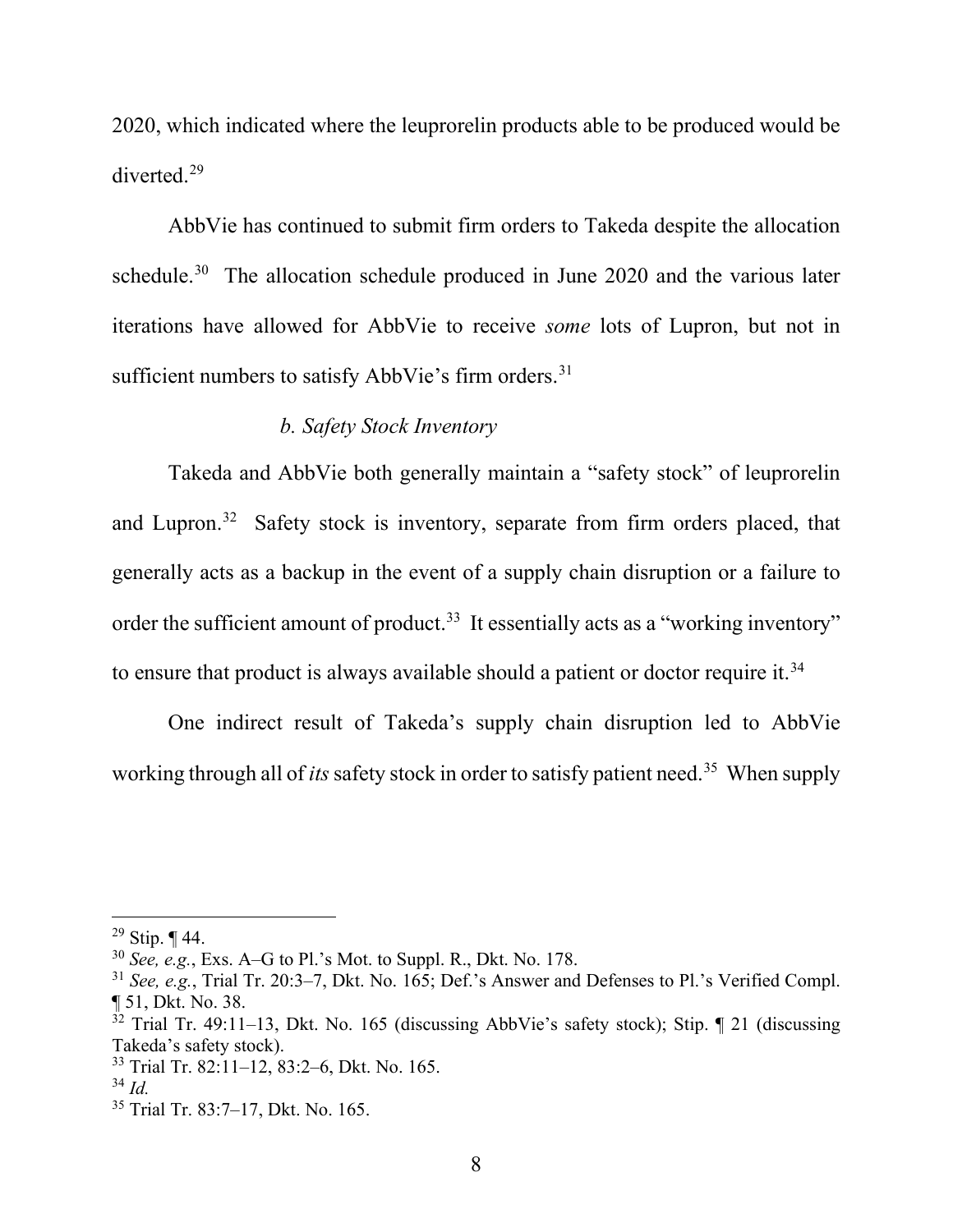chain disruptions were first experienced in April 2020, AbbVie used its safety stock on hand to supply patients until August 2020.36

Takeda, too, depleted its safety stock as a result of the supply chain disruption. Evidence at trial showed that the available product fell below target as of April 2020 and was projected to remain below target through March 2021.37 Takeda's post-trial opening brief indicated that the safety stock inventory remained insufficient as of June 2021.38

## *c. The Resulting Damages*

As was described briefly in *AbbVie I*, AbbVie alleges many losses stemming from Takeda's failure to produce sufficient lots of Lupron. These include loss of customers, loss of reputation, loss of doctors, loss of market share and loss of overall sales.<sup>39</sup> I find that AbbVie has experienced injury sufficient to sustain a finding of liability under appliable law;<sup>40</sup> the quantum of cognizable damages—if any remains AbbVie's burden for the upcoming damages portion of the trial.

<sup>36</sup> *Id.* 

<sup>37</sup> JX 1761, at 28.

<sup>38</sup> *See* Def.'s Post Trial Opening Br., Dkt. No. 171. "Historically, if a Lupron lot were delayed by Takeda's quality processes, AbbVie would not necessarily be aware of or impacted by the delay because Takeda had the ability to ship product from its existing safety stock inventory . . . . [T]hat inventory has been depleted." *Id.* at 51.

<sup>39</sup> *AbbVie I*, 2021 WL 4059793 at \*5.

<sup>40</sup> The Supply Agreement is subject to the law of Illinois.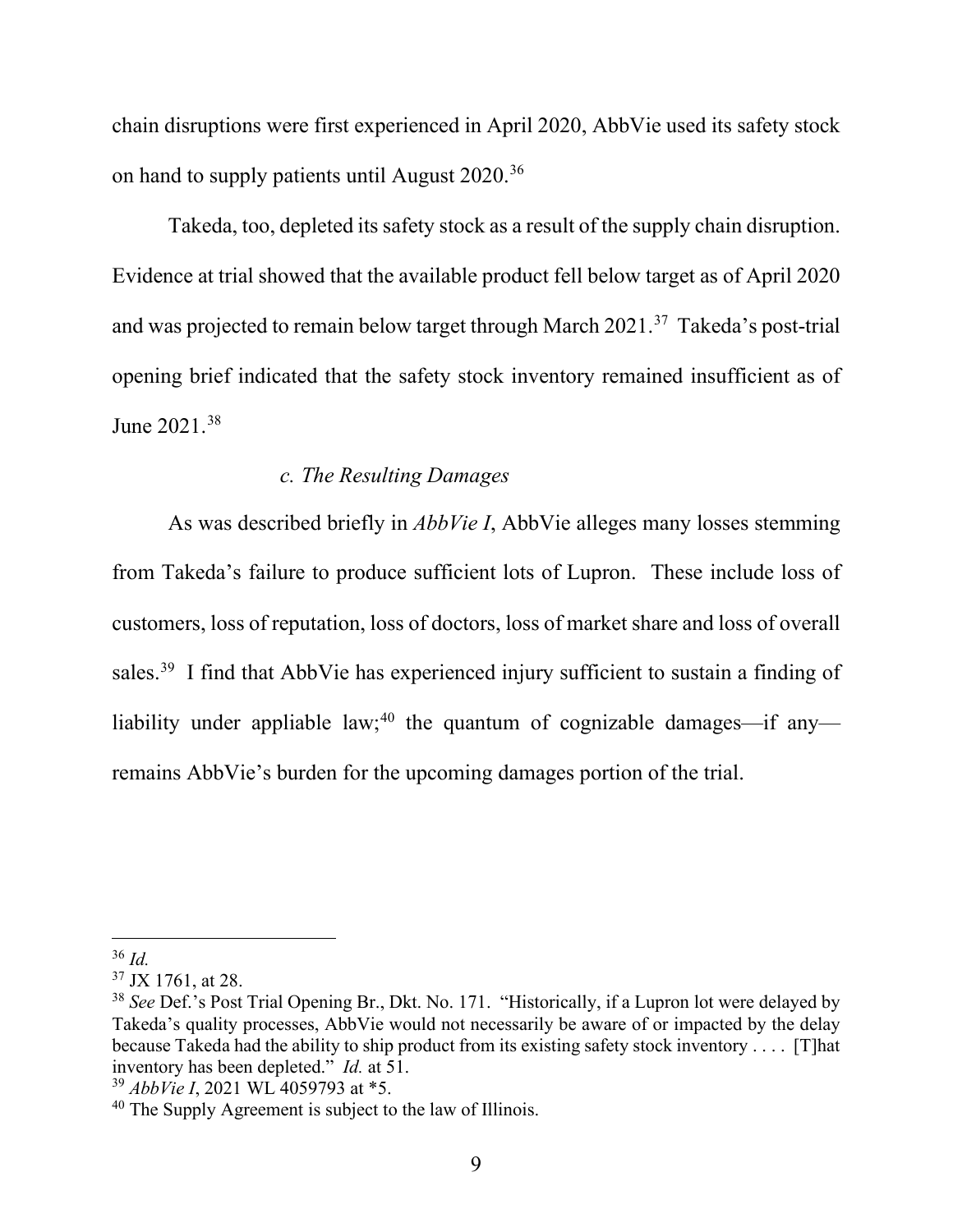#### **II. ANALYSIS**

As explained above, AbbVie contends that Takeda has breached the Supply Agreement in four ways: failure to comply with good manufacturing practices; failure to fulfill firm orders; failure to maintain safety stock; and allocation of leuprorelin products per an allocation schedule. I find three of these four arguments convincing and discuss each in turn.

#### *A. Takeda has breached the Supply Agreement.*

To prove a breach of contract claim in Illinois, the applicable forum for interpreting the Supply Agreement, the following four elements must be satisfied: (1) the existence of a valid and enforceable contract; (2) performance by the Plaintiff; (3) breach by the Defendant; and (4) resultant injury to the Plaintiff.<sup>41</sup> Elements (1) and (2) are not disputed.<sup>42</sup> Elements (3) and (4) will be considered in further detail with respect to each theory of breach below.

### 1. Failure to Operate the Hikari Plant in Compliance with Good Manufacturing Practices

Under Section 16.1(a) of the Supply Agreement, Takeda "shall be exclusively responsible for" ensuring compliance of its manufacturing facilities and processes associated with manufacturing, packaging, storage and delivery of Lupron with

<sup>41</sup> *See Pepper Constr. Co. v. Palmolive Tower Condos.*, 59 N.E.3d 41, 66 (Ill. App. Ct. 2016) (citing *Coghlan v. Beck*, 984 N.E.2d 132 (Ill. App. Ct. 2013)).

 $42$  Stip.  $\P$  10; Pl.'s Post-Trial Br. 32, Dkt. No. 172.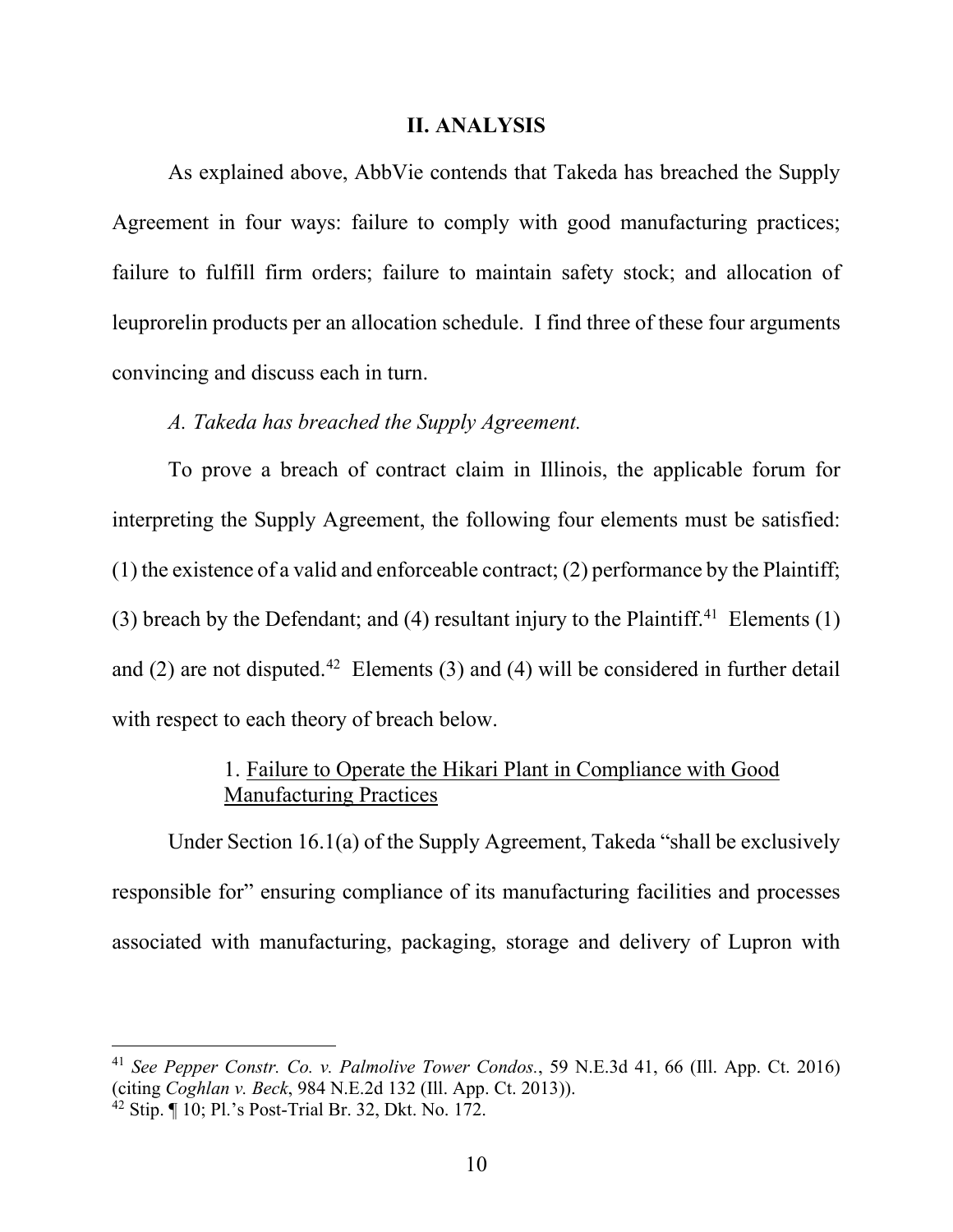applicable laws, "including those . . . of the FDA . . . , including Good Manufacturing Practices . . . . "43

Takeda argues that the best efforts clause in Section 8.1(a) of the Supply Agreement mitigates its obligation to remain in compliance with cGMP. It would have me read the Supply Agreement to require solely that Takeda undertake its "best efforts" to satisfy the cGMP obligation. The canons of contract construction do not allow this result, as, under Illinois law, specific provisions must prevail over more general provisions.<sup>44</sup> Section 16.1(a) does not require best efforts as written;<sup>45</sup> to impose this lower standard, one would have to find that Section 8.1(a) should be grafted onto Section 16.1(a). But Section 8.1(a), by its own terms, refutes this conclusion, as it begins, "Subject to the provisions of this Agreement  $\dots$ ."<sup>46</sup> Subjecting Section 8.1(a), regarding best efforts, to Section 16.1(a), requires imposition of a higher standard—that of strict compliance rather than best efforts.<sup>47</sup>

The Inspection demonstrated that, as of November 2019, Takeda's operations at the Hikari Facility were not in compliance with cGMP. As such, Takeda breached

 $43$  Stip.  $\P$  23.

<sup>44</sup> *See Am. Fed'n of State, Cty. & Mun. Emps. v. State Labor Relations Bd.*, 653 N.E.2d 1357, 1364 (Ill. App. Ct. 1995) (holding that courts must give effect to specific clauses over general clauses as a matter of contract construction).

<sup>45</sup> *See* Stip. ¶ 23.

 $46$  Stip.  $\P$ 17.

 $47$  I note that nothing in the record indicates that Takeda, which was in sole control of its manufacturing facilities, used best efforts to comply with cGMP in the time leading up to the 2019 FDA inspection; and that the resulting breaches of contract would thus not be saved by a "best efforts" standard in any event.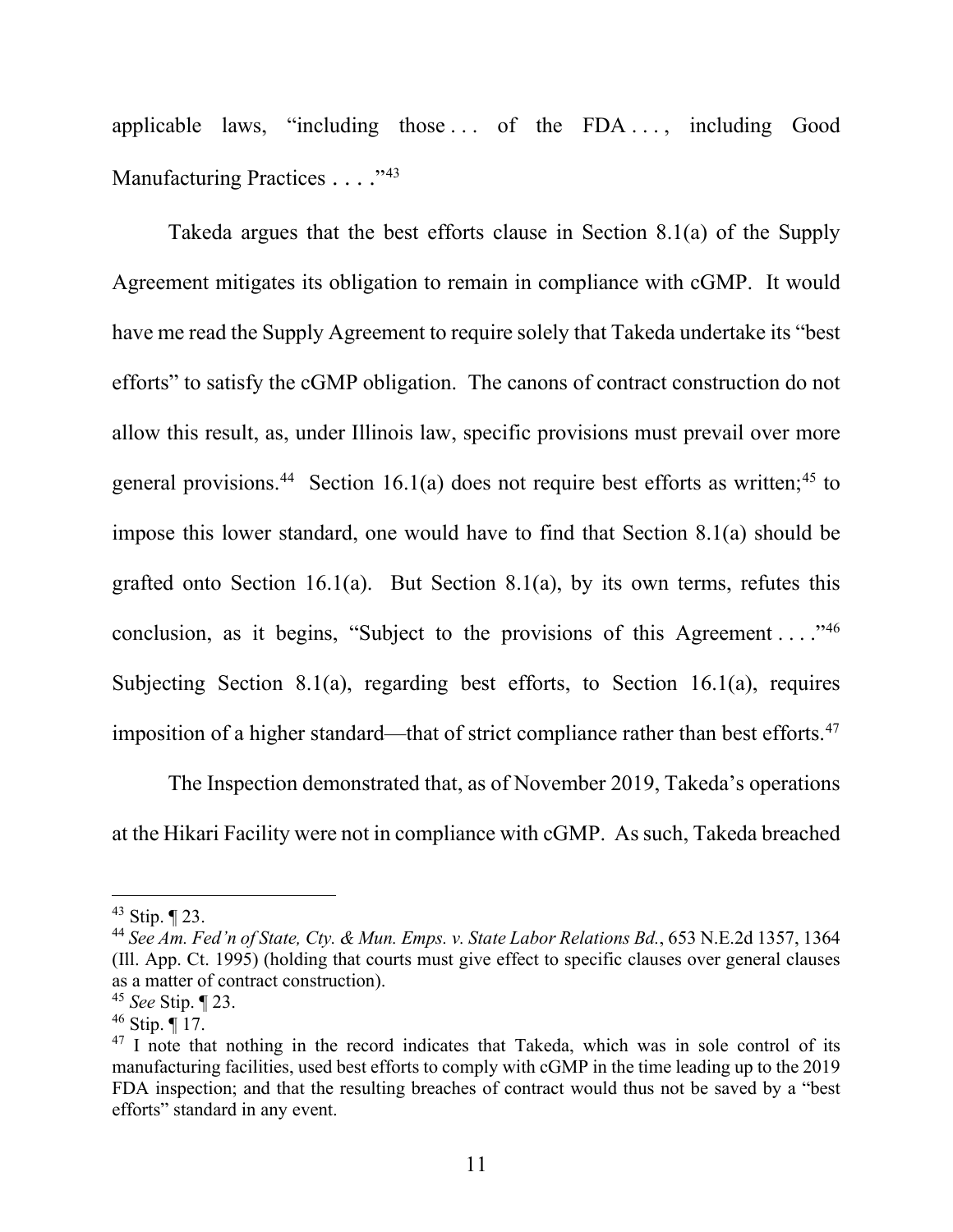its obligation under the Supply Agreement to comply with Good Manufacturing Practices, and element  $(3)$  is satisfied.<sup>48</sup>

Was there a resultant injury to AbbVie? I find that there was. Takeda's attempts to remedy the results of the Inspection led to delays—to be sure, delays that were occasioned in a sincere attempt to bring the Hikari Facility back into compliance with cGMP and to satisfy regulators—but these delays led to an unavailability of product that has affected AbbVie's ability to timely provide Lupron to patients. This lack of inventory has harmed AbbVie through loss of customers and doctors as well as loss of market share. As such, the breach of Takeda's obligation to maintain the Hikari Facility under cGMP caused injury to AbbVie.

#### 2. Failure to Fulfill Firm Orders

Section 9.2 of the Supply Agreement requires AbbVie to provide Takeda with firm orders for the first quarter in any eight-calendar-quarter period, and indicates that Takeda "shall fulfill all such firm orders (subject to the allocation procedure described in Section 9.4)."49 AbbVie is also responsible for providing Takeda with

<sup>48</sup> The Follow-Up Inspection conducted in July 2021 did not clear Takeda of its Official Action Indicated status. Takeda's counsel posited in post-trial oral argument that Takeda may actually now be in compliance with cGMP, as the FDA does not update a company's status until a letter is sent 90 days after inspection. Oral Arg. Tr. 114:23–34, 115:1–11. I need not reach the question of whether Takeda remains in breach at this time.

 $49$  Stip.  $\P$  18.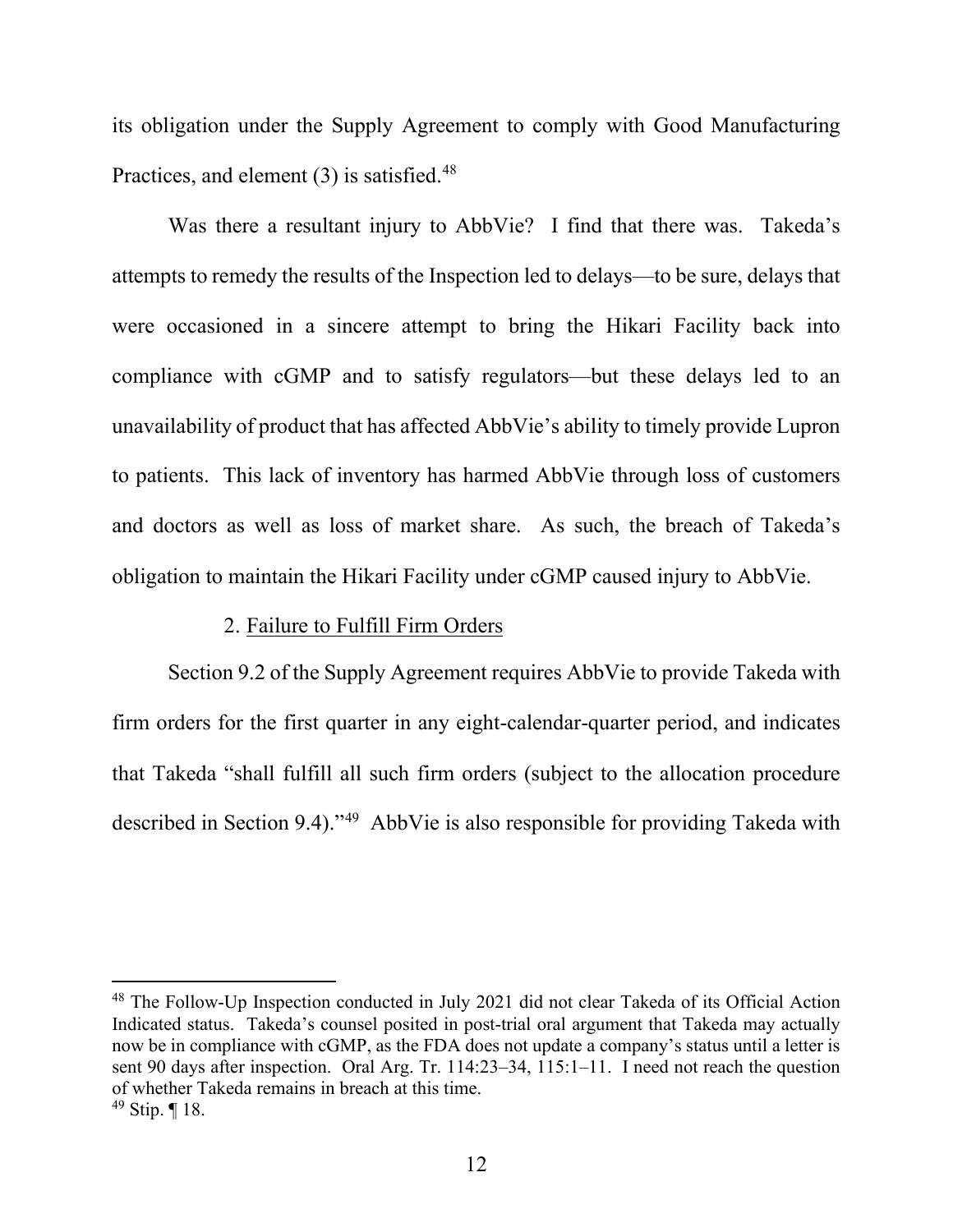a "good faith estimate" for the second and third quarters of that same eight-calendarquarter period.<sup>50</sup>

Reference is made in Section 9.2 to an "allocation procedure" contained within the Supply Agreement.<sup>51</sup> Section 9.4 of the Supply Agreement lays out an allocation schedule that must be followed in the event that Takeda is unable, "for any reason beyond its reasonable control," to produce enough leuprorelin products to satisfy its own needs, AbbVie's needs, and the needs of any other third parties with whom Takeda has contracted.<sup>52</sup> Here, Takeda is unable to produce enough leuprorelin products, but the reason for this shortage is manifestly within its reasonable control.53 Takeda's failure to ameliorate the manufacturing issues thus does not activate the allocation schedule outlined in Section 9.4, and this language does not alter the analysis of Section 9.2.

The evidence shown at trial indicates that Takeda did not supply AbbVie with enough inventory to fulfill AbbVie's firm orders from the months of April 2020 until at least March 2021.54 Over that time period, 106 lots of Lupron had been ordered, with only 41 delivered.<sup>55</sup>

<sup>50</sup> *Id.* 

 $51$  Stip.  $\P$  18.

 $52$  Stip.  $\frac{1}{9}$  20.

 $53$  Causes beyond the reasonable control of a party are delineated in Section 21.3 of the Supply Agreement. *See* Stip. ¶ 24.

<sup>&</sup>lt;sup>54</sup> Trial Tr. 19:19–24,  $20:3-7$ , Dkt. No. 165.<br><sup>55</sup> Trial Tr. 20:3–7, Dkt. No. 165.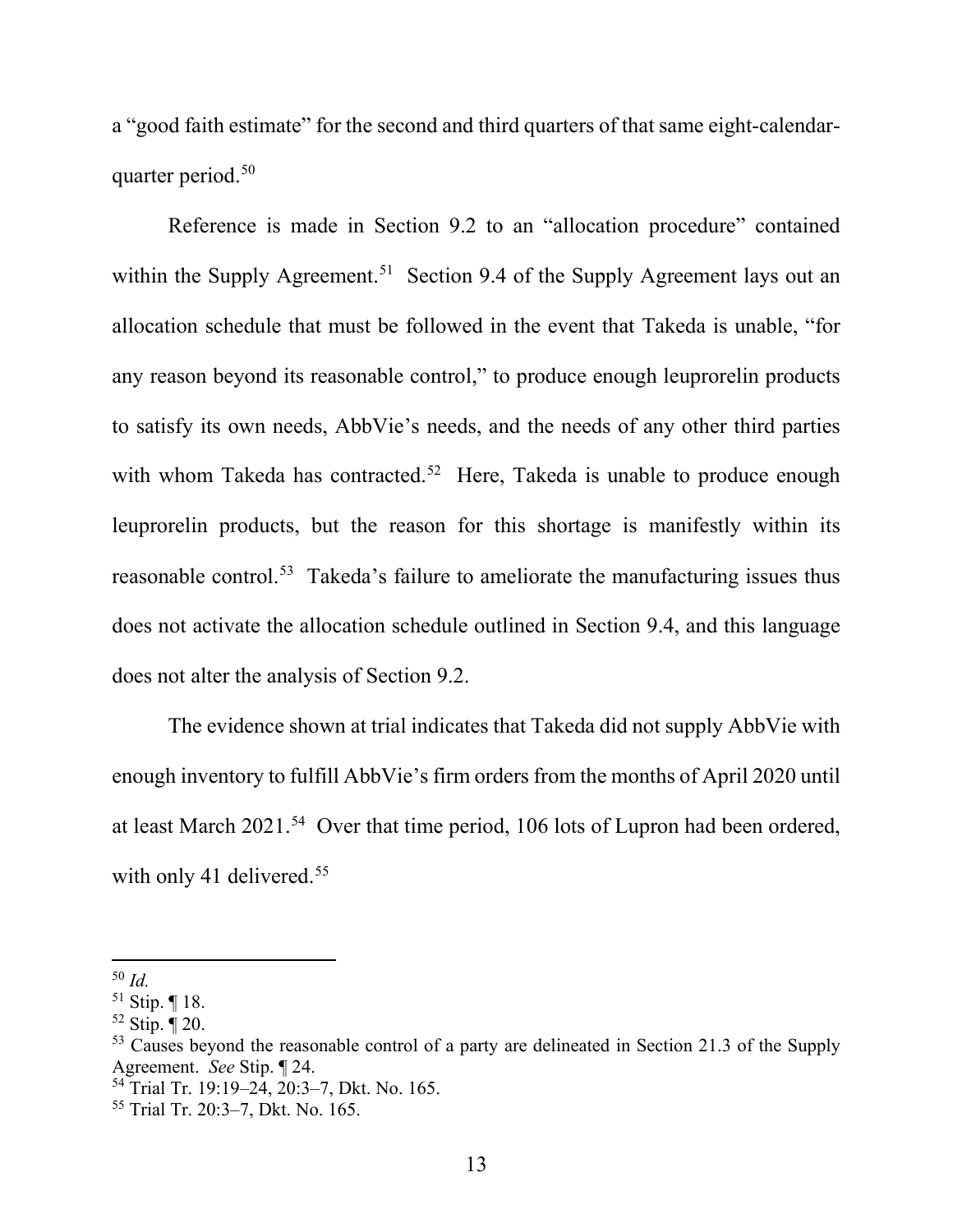Takeda argues, nonetheless, that it has complied with the Supply Agreement. It argues that there is no "timeliness" requirement in the contract, and that, accordingly, there exists no requirement that firm orders be delivered to Abbvie by "dates certain." Further, Takeda argues that it is only required to use best efforts to supply firm orders, in any event, under the Supply Agreement.<sup>56</sup> Therefore, per Takeda, so long as Takeda uses its best efforts to make the required deliveries at some point in time, Takeda has fulfilled its obligations under the Supply Agreement. This theory cannot prevail, for it would lead to absurdity in result.<sup>57</sup> The very nature of the firm order obligations in the Supply Agreement is time-based—the orders must be placed with respect to calendar quarters.<sup>58</sup> AbbVie did not contract for medical products that would be delivered at any time convenient to Takeda; the contract requires AbbVie to submit both its firm orders and attendant estimates, based on projected need in a given quarter.<sup>59</sup> Further, for the reasons set out above with respect to the cGMP obligation, the specific mandatory requirement to supply firm orders trumps the general "best efforts" language of Section 8.1(a). To the

<sup>56</sup> Def.'s Answering Post-Trial Br. 5, Dkt. No. 176.

<sup>57</sup> *See Suburban Auto Rebuilders, Inc. v. Associated Tile Dealers Warehouse, Inc.*, 902 N.E.2d 1178, 1190 (Ill. App. 2009) (citing *Health Prof'ls, Ltd. v. Johnson*, 791 N.E.2d 1179 (Ill. App. 2003)) ("Courts will construe a contract reasonably to avoid absurd results").

<sup>58</sup> *See* Stip. ¶ 18 ("[AbbVie shall provide Takeda] with (i) a firm order for the quantities of Product that [AbbVie] will require *during the first quarter* of such eight (8) quarter period, (ii) a good faith estimate of the quantities of Product that [AbbVie] will require *during the second and third quarters* of such eight (8) quarter period . . . .") (emphasis added). <sup>59</sup> *Id.*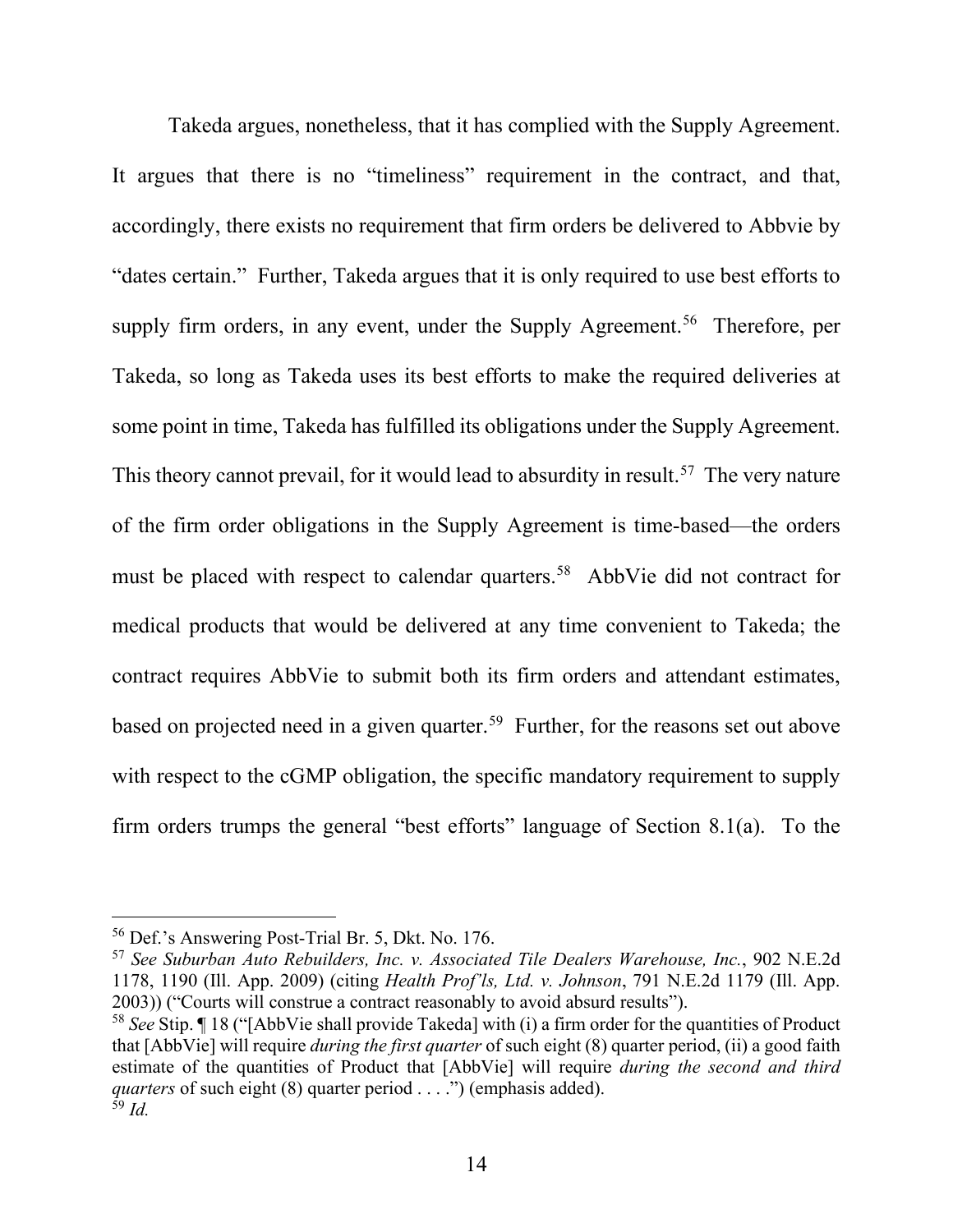extent there is ambiguity in this regard, Takeda's own witness stated in his deposition that the firm orders were "binding."60 Thus, I find that breach has occurred under Section 9.2 of the Supply Agreement.

It is clear here as well that AbbVie has experienced injury as a result of the breach of Section 9.2. The lack of inventory prevented AbbVie from distributing the Lupron and directly impacted AbbVie's sales. As a result, I find that elements (3) and (4) are satisfied, and that Takeda breached the Supply Agreement by failing to fulfill AbbVie's firm orders.

# 3. Failure to Maintain a Safety Stock of Leuprorelin<sup>61</sup>

The Supply Agreement also contains a requirement that Takeda keep a "safety stock" of three months' worth of Lupron, to be maintained "at all times" and "solely dedicated to and for use by [AbbVie]."62 At trial, the evidence demonstrated that Takeda did not have adequate reserves of safety stock to satisfy its contractual obligations.63 In particular, the "Apr 2020 update" to the "AbbVie US Finished

<sup>60</sup> Oral Arg. Tr. 24:8–24.

 $61$  Takeda argues that, because this claim was not alleged in AbbVie's complaint, any breach under Supply Agreement Section 9.6(a) could not suffice as a basis for recovery. *See* Def.'s Answering Post-Trial Br. 5, Dkt. No. 176. However, Court of Chancery Rule 15(b) allows issues not raised by the pleadings to be tried by the express or implied consent of the parties, and to thus be treated "in all respects as if they had been raised in the pleadings." Ct. Ch. R. 15(b). AbbVie included in the Pre-Trial Order, stipulated to by Takeda, AbbVie's intent to demonstrate Takeda's breach of Section 9.6(a) of the Supply Agreement. *See* Stip. ¶ 53. Evidence with respect to the same was presented at trial. As such, AbbVie may seek relief on the safety stock theory, despite its lack of inclusion in the complaint.

 $62$  Stip.  $\P$  20.

 $63$  JX 1761, at 28.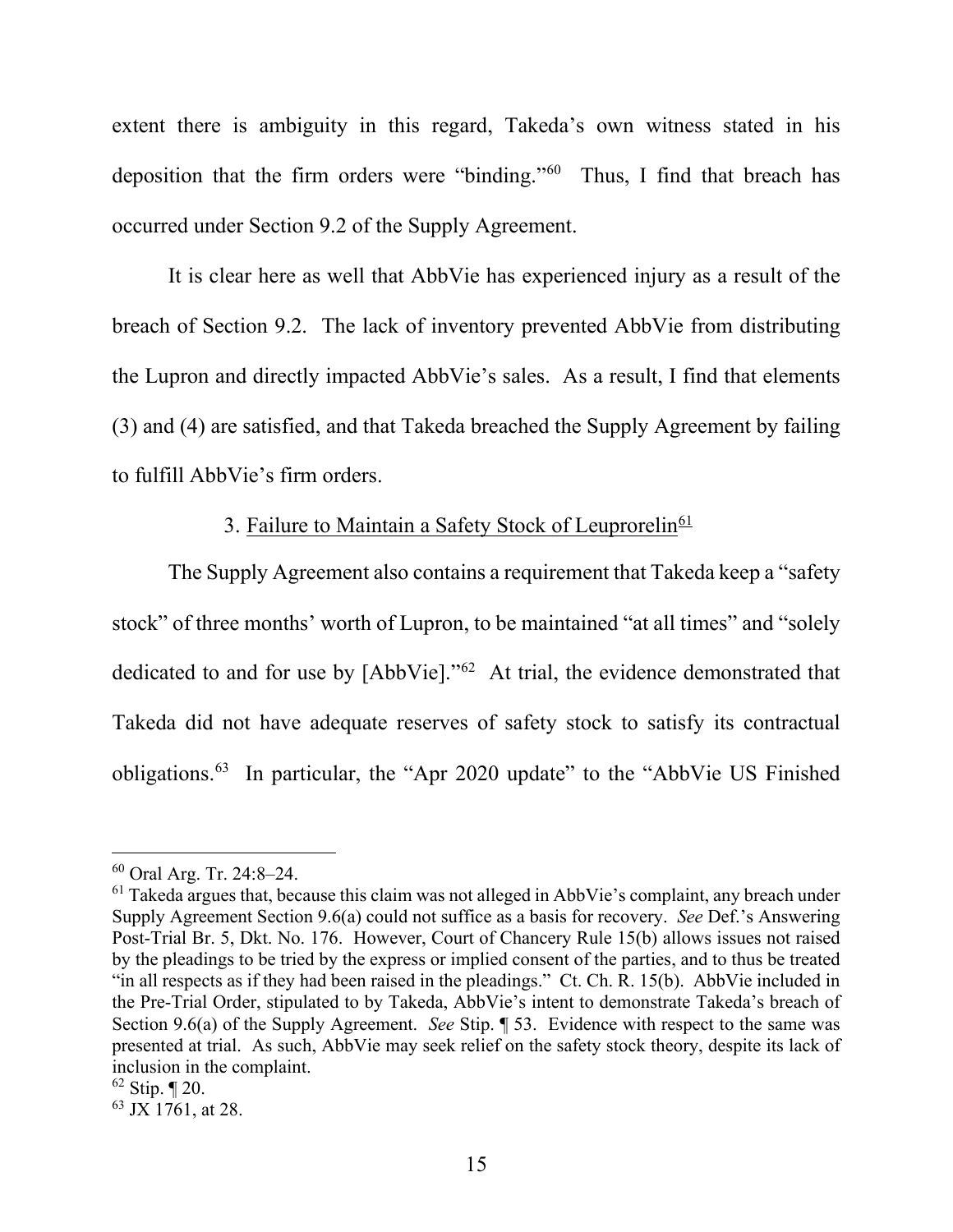Goods Safety Stock Plan" produced by Takeda showed a deficiency in the amount of safety stock available beginning in April 2020 and projected to continue through March 2021.<sup>64</sup> Because the amount of safety stock Takeda reserved for AbbVie fell below required parameters, I conclude that there was a breach.

The resultant injury here is part and parcel of the same injury caused by the failure to fulfill firm orders. If Takeda had safety stock on hand, it could provide product to AbbVie and mitigate some of the delays associated with firm orders. Because no safety stock is available, delays in production result in an immediate shortage of Lupron available to AbbVie, which again has caused loss of sales, customers, doctors and market share. Thus, a resultant injury does exist, which occurred when the safety stock was required to satisfy AbbVie's firm orders. Element (4) is thus satisfied, and Takeda is liable for breach of contract.

#### 4. Use of an Allocation Schedule

AbbVie's final contention is that Takeda's allocation schedule also constitutes a breach of the Supply Agreement under Sections 9.4 (as above) and 21.3 (a force majeure clause). On this front I am unable to agree.

The Supply Agreement does not, by its terms, prohibit the creation and use of an allocation schedule.<sup>65</sup> In fact, the Supply Agreement expressly contemplates the

<sup>64</sup> *Id.* 

<sup>65</sup> *See generally* JX 1849.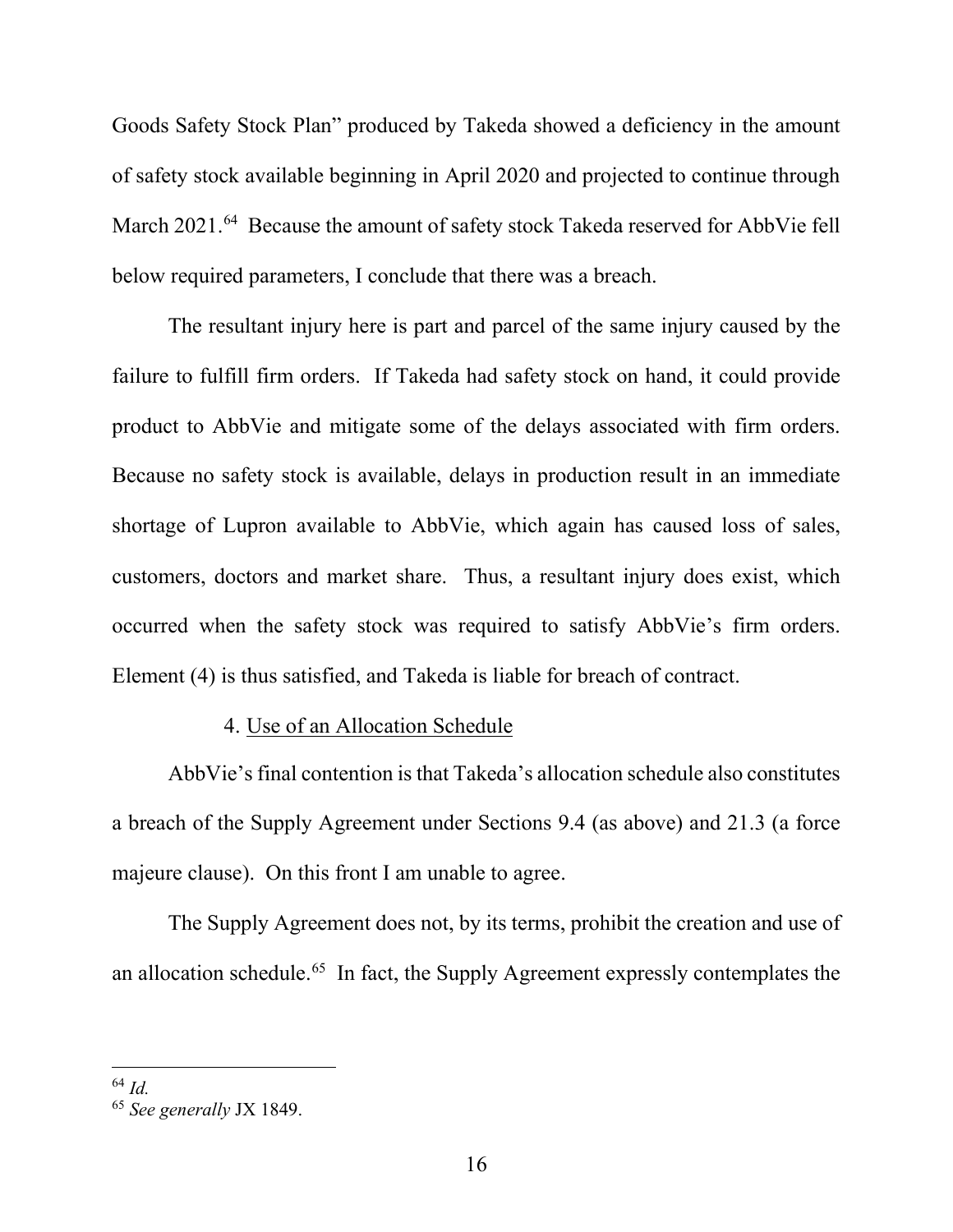possibility of allocation of leuprorelin products in Section 9.4.66 Takeda would be required to implement an allocation schedule under Section 9.4 if it was unable, due to any reason beyond its reasonable control (generally itemized in Section 21.3), to supply sufficient quantities of leuprorelin products to each of AbbVie and its affiliates, third party orders, and Takeda itself.<sup>67</sup> As AbbVie's counsel argues, this section is inapplicable, because the reasons for insufficient production *are* within Takeda's control.<sup>68</sup> That is, Takeda controls its production facilities, and it is its own failure to comply with cGMP at that facility, together with its attempts to remediate the failure and satisfy the regulators, that have caused a shortage of product. Thus, while Section 9.4 is not triggered, its existence is instructive.

In other words, nothing in the contract prohibits an allocation schedule, per se. However, imposition of an allocation schedule may cause breach of a duty under the Supply Agreement, leaving Takeda liable for breach of that provision. Here, Takeda is allocating production because it is unable, due to reasons under its reasonable control, to supply enough leuprorelin products. The current allocation schedule merely aggravates the existing breaches in the failures to fulfill firm orders and to maintain enough safety stock; it is not itself a breach. Thus, element (3)

<sup>66</sup> Stip. ¶ 20.

<sup>67</sup> *Id.*

<sup>68</sup> Oral Arg. Tr. 28:3–20.